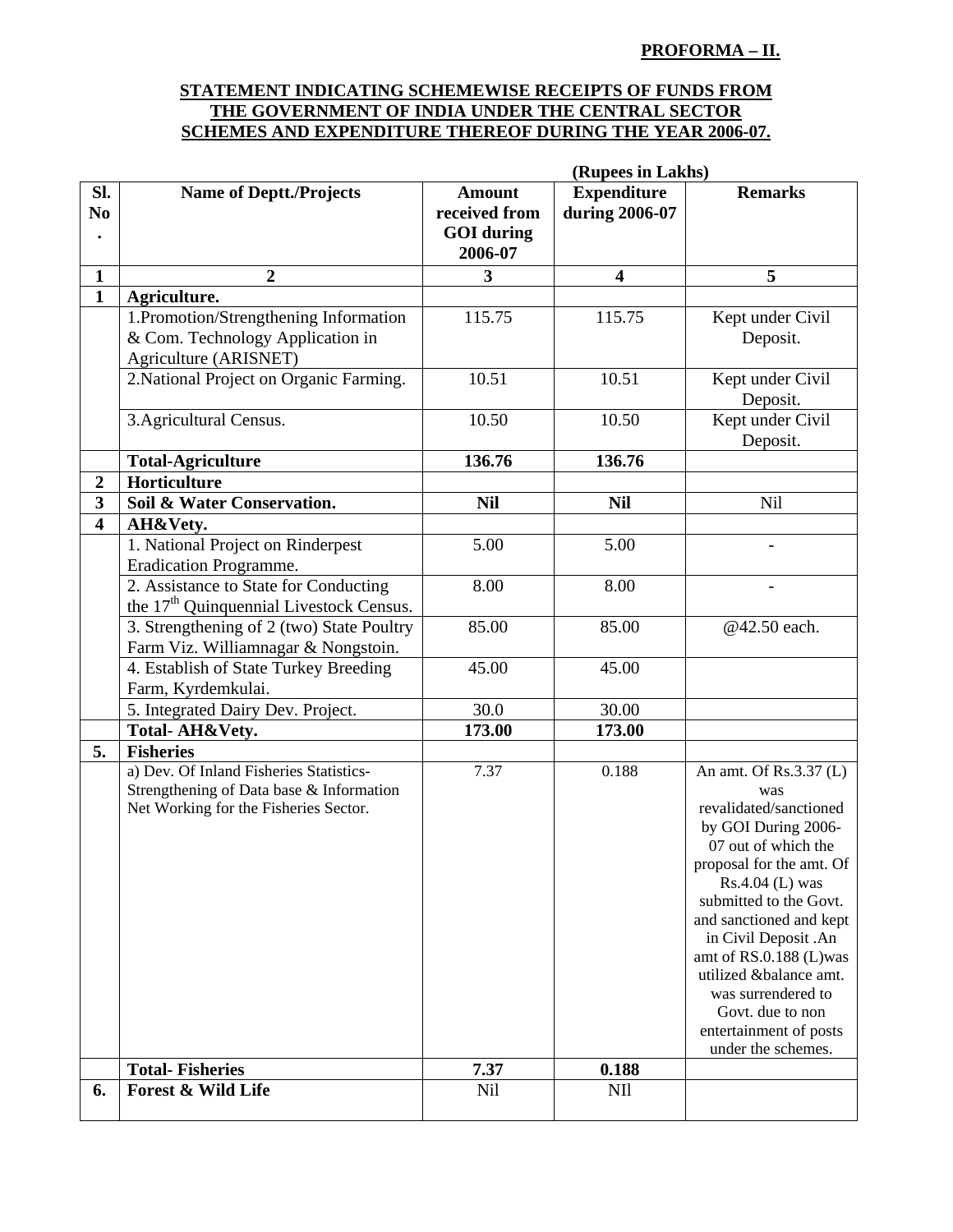| 7. | Co-operation.                                                                           |                   |              |                      |
|----|-----------------------------------------------------------------------------------------|-------------------|--------------|----------------------|
|    | 1. Assistance to Multi-purpose Rural                                                    |                   |              |                      |
|    | cooperative.                                                                            |                   |              |                      |
|    | a) Assistance to Cooperative Society for                                                |                   | 4.00         |                      |
|    | Man power Development& Training/                                                        |                   |              |                      |
|    | Incentive for business.                                                                 |                   |              |                      |
|    | b) Assistance for project Management                                                    |                   | 24.15        |                      |
|    |                                                                                         | $\qquad \qquad -$ |              |                      |
|    | c) Assistance for central monitoring cell<br>d) Managerial assistance $\&$ incentive to |                   | 4.00<br>1.25 |                      |
|    |                                                                                         |                   |              |                      |
|    | Apex cooperative Societies.                                                             |                   |              |                      |
|    | e) Share capital contribution to                                                        |                   | 2.75         |                      |
|    | Apex/primary cooperatives for                                                           |                   |              |                      |
|    | equipment & furnitures.                                                                 |                   |              |                      |
|    | f) Share capital contribution to Apex                                                   |                   | 11.00        |                      |
|    | <b>Bank</b>                                                                             |                   |              |                      |
|    | g) Share capital contribution for civil                                                 |                   | 65.60        |                      |
|    | works / repairs and renovation of go                                                    |                   |              |                      |
|    | down / work sheds.                                                                      |                   |              |                      |
|    | h) Share capital contribution for plant &                                               |                   | 6.375        |                      |
|    | machineries.                                                                            |                   |              |                      |
|    | i) Share capital contribution for cash                                                  |                   | 2.56         |                      |
|    | counter/safes.                                                                          |                   |              |                      |
|    | j) Share capital contribution to                                                        |                   | 29.60        |                      |
|    | Apex/primary cooperatives Societies or                                                  |                   |              |                      |
|    | Margin money.                                                                           |                   |              |                      |
|    | k) Share capital contribution for                                                       |                   | 7.50         |                      |
|    | purchase of vehicle.                                                                    |                   |              |                      |
|    | l) Loans to Apex/primary cooperatives                                                   |                   | 65.57        |                      |
|    | development projects for civil works.                                                   |                   |              |                      |
|    | m) Loans to Apex/primary Societies for                                                  |                   | 14.605       |                      |
|    | plant & machineries.                                                                    |                   |              |                      |
|    | n) Loans to livestock, fishery, poultry,                                                |                   | 1.95         |                      |
|    | dairy and village based cooperative for                                                 |                   |              |                      |
|    | purchase of tools & equipments.                                                         |                   |              |                      |
|    | o) Loan for furniture & fixture to                                                      |                   | 3.15         |                      |
|    | cooperative societies.                                                                  |                   |              |                      |
|    | p) Loans for purchase of vehicles.                                                      |                   | 7.50         |                      |
|    | <b>Total-1</b>                                                                          |                   | 251.56       | An amount of Rs      |
|    |                                                                                         |                   |              | 251.56 was           |
|    |                                                                                         |                   |              | deposited into civil |
|    |                                                                                         |                   |              | deposits.            |
|    | 2. Assistance to others cooperative                                                     |                   |              |                      |
|    | Societies.                                                                              |                   |              |                      |
|    | a) Assistance to different types of                                                     |                   | 22.741       | An amount of 7.255   |
|    | cooperatives societies out of NCDC                                                      |                   |              | lakhs was deposited  |
|    | financial assistance.                                                                   |                   |              | into civil deposits. |
|    | b) Loan to different types of                                                           |                   | 8.254        | An amount of 8.254   |
|    | cooperatives societies out of NCDC                                                      |                   |              | lakhs was deposited  |
|    | financial assistance.                                                                   |                   |              | into civil deposits  |
|    | Total-2                                                                                 |                   | 30.995       |                      |
|    | <b>Grand Total</b>                                                                      |                   | 282.555      |                      |
|    |                                                                                         |                   |              |                      |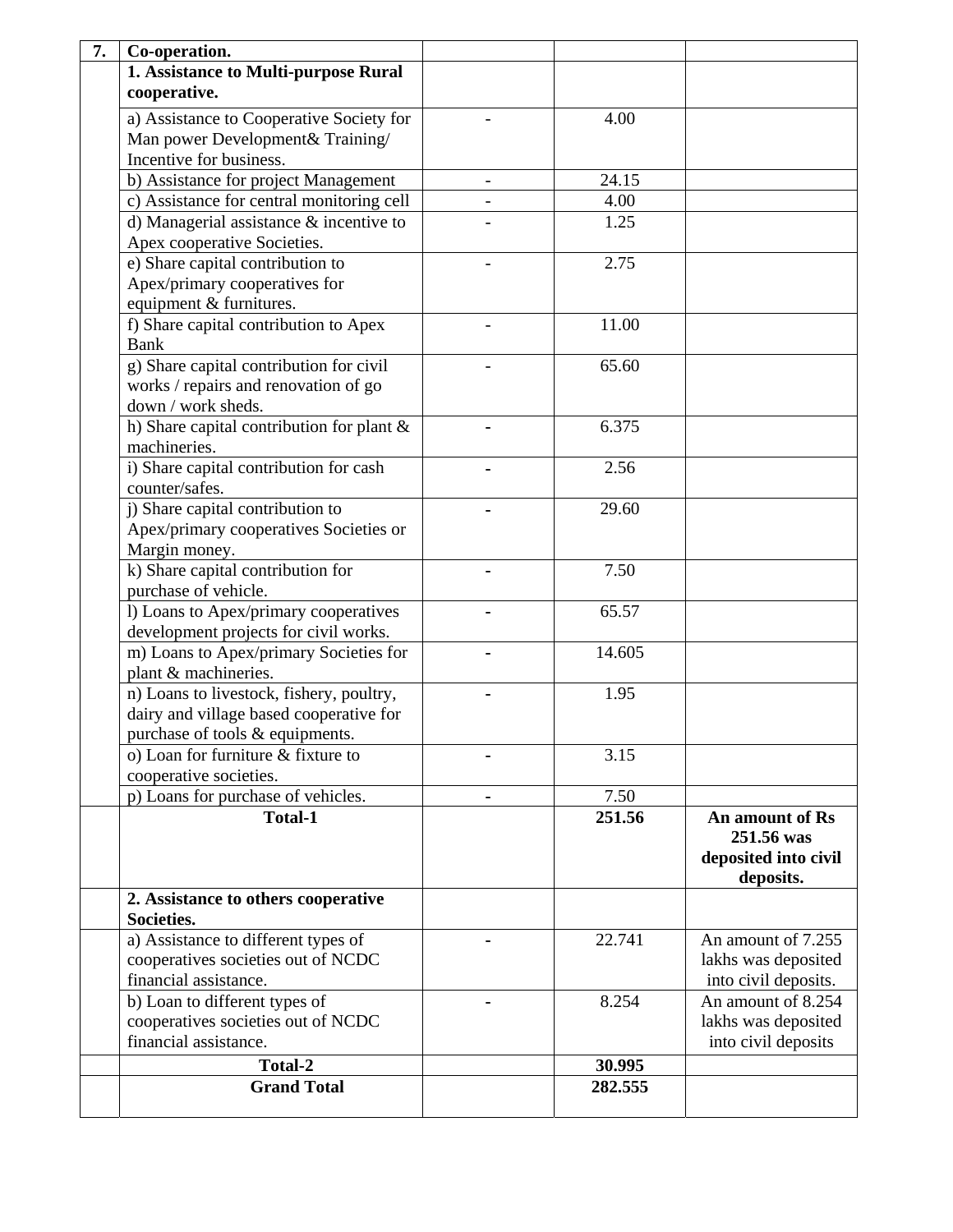| 8         | C&RD.                                                            | <b>Nil</b> | Nil        | <b>Nil</b>                                                                                                                                                                                                                                                                                                                                                                                                   |
|-----------|------------------------------------------------------------------|------------|------------|--------------------------------------------------------------------------------------------------------------------------------------------------------------------------------------------------------------------------------------------------------------------------------------------------------------------------------------------------------------------------------------------------------------|
| 9.        | <b>Minor Irrigation</b>                                          |            |            |                                                                                                                                                                                                                                                                                                                                                                                                              |
|           | a) Ministry of Tribal Affairs (MTA)                              | Nil        | 16.00      | The GOI has<br>accorded sanction for<br>Rs 37.73(L) vide<br>Planning Deptt. letter<br>No.20/2005/A Dt.<br>22.4.2005 for<br>restroration of four<br>nos of M.I projects<br>and also had released<br>an amount of Rs<br>$30.00(L)$ during<br>2004-05 vide letter<br>no. 1420/11/2004<br>SG&C Dt. 31.3.05<br>where $Rs 14(L)$ has<br>been utilized during<br>2005-06 due to late<br>receipt of the<br>released. |
|           | b) Rationalisation of Minor Irrigation                           |            |            | Could not be utilized                                                                                                                                                                                                                                                                                                                                                                                        |
|           | Statistics.                                                      |            |            | due to late receipt of                                                                                                                                                                                                                                                                                                                                                                                       |
|           | Statistical cell<br>$\mathbf{i}$                                 | 4.83       | <b>Nil</b> | sanction.                                                                                                                                                                                                                                                                                                                                                                                                    |
|           | $\rm ii)$<br>Census on M.I.                                      | 8.63       | Nil        |                                                                                                                                                                                                                                                                                                                                                                                                              |
|           | <b>Total-Minor Irrigation</b>                                    | 13.46      | 16.00      |                                                                                                                                                                                                                                                                                                                                                                                                              |
| 10.<br>11 | Non-Conventional source of Energy.<br><b>Industries</b>          |            |            |                                                                                                                                                                                                                                                                                                                                                                                                              |
|           | a) P.M.R.Y. Scheme                                               | 5.41       | 5.41       |                                                                                                                                                                                                                                                                                                                                                                                                              |
|           | <b>Total-Industries</b>                                          | 5.41       | 5.41       |                                                                                                                                                                                                                                                                                                                                                                                                              |
| 12        | Sericulture & weaving.                                           |            |            |                                                                                                                                                                                                                                                                                                                                                                                                              |
| 13        | PWD.                                                             |            |            |                                                                                                                                                                                                                                                                                                                                                                                                              |
|           | a) National High Ways Original work.                             | 2400.00    | 2400.00    | Since payment for<br>National Highway<br>work are made by<br><b>Regional Officer</b><br>Ministry of Road<br>Transport<br>&Highways, Rajgarh<br>Road Guwahati, the<br>details of expenditure<br>scheme wise are<br>being awaited.                                                                                                                                                                             |
|           | <b>Total - PWD.</b>                                              | 2400.00    | 2400.00    |                                                                                                                                                                                                                                                                                                                                                                                                              |
| 14.       | Tourism.                                                         |            |            |                                                                                                                                                                                                                                                                                                                                                                                                              |
|           | a) Autumn Festival 2006.                                         | 10.00      | 8.00       | Balance Amt.<br>Awaited.                                                                                                                                                                                                                                                                                                                                                                                     |
|           | b) Wangala Dance Festival.                                       | 5.00       | 4.00       | $-do-$                                                                                                                                                                                                                                                                                                                                                                                                       |
|           | c) Williamnagar winter Festival 2006.                            | 10.00      | 8.00       | $-do-$                                                                                                                                                                                                                                                                                                                                                                                                       |
|           | d) Circuit development of<br>Williamnagar-Jakrem-Nartiang-Jowai. | 640.00     | <b>NIL</b> | The amt. Released<br>has been credited in<br>the Amt. Of MTDC<br>Ltd.                                                                                                                                                                                                                                                                                                                                        |